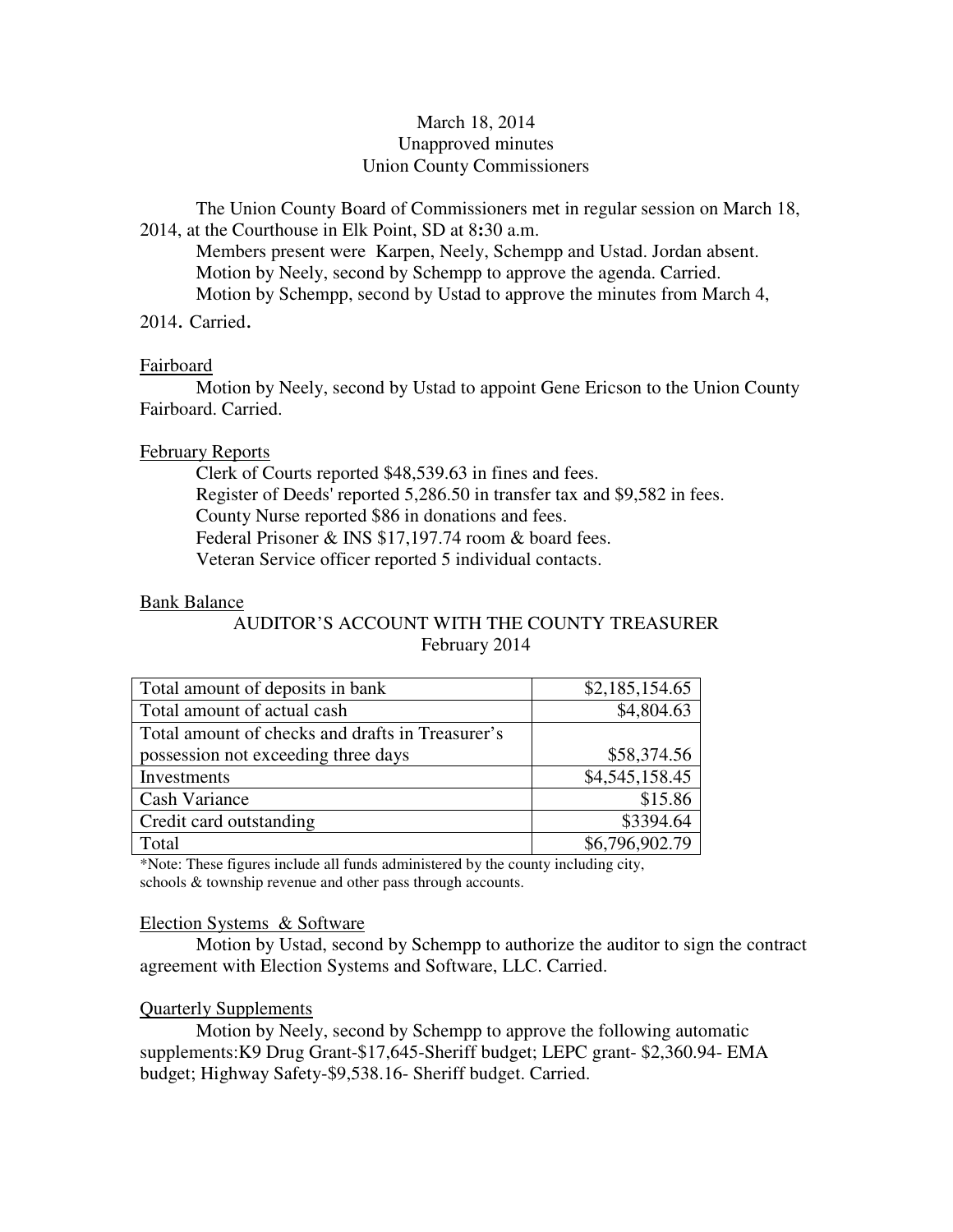## Abatements

 Motion by Schempp, second by Ustad to approve the following abatements: #2014-008-Economic Development (Tax Exempt) Abate: EP City-\$438.71; EPJ- \$393.48; County-\$187.67; EP Fire- \$18.80; Total-\$1038.66 #2014-009 Historical Society (Tax Exempt) Abate: - EP City-\$240.45; EPJ-\$411.05;

County-\$102.85; EP Fire- \$10.31; Total-\$764.66;

#2014-010-Dakota Dunes Development-Abate: Dakota Dunes-\$219.40; DV School- \$827.34; County-\$188.58; DV Emergency Service-\$41.56; Total-\$1276.88. Motion carried.

## Travel Authorization

 Motion by Ustad, second by Neely to approve the travel authorization for DOE Steckelberg and appraiser Nel Golden to attend GIS user group meeting in Sioux City on March 25, 2014. Carried.

#### Resolution for Opt out

 Sheriff Limoges met with the board and discussed the cost and funding 911. Limoges requested that the board pass an opt-out to fund the 911 budget.

 Motion by Ustad, second by Schempp to approve the following resolution: RESOLUTION FOR OPT OUT #UCC2014-002 AND VOTE TO BE HELD

THE GOVERNING BOARD OF Union County do state that the above said board is unable to operate under the tax limitation measure currently in statute . We therefore OPT OUT of such tax limitation in the amount of \$\$250,000 starting with calendar year 2014 taxes payable in the calendar year 2015. This opt out will be for three years, which will be through taxes payable in the calendar year 2017. This action has been taken by the board and approved by at least a two-thirds vote of the board.

Also, be it resolved that the GOVERNING BOARD OF Union County will conduct an election to approve or disapprove the tax levy opt out pursuant to 10-13-36. The election will be held on June 3, 2014.

Vote 4 aye, 0 nay. Carried.

#### Recess

Chairman declared a recess from 8:55- 9:00.

#### Monthly Department reports

 The following department heads gave their monthly department reports: VSO Dan Veatch, Weed/Fair Manager Lingle and Nurse McInerney.

#### Recess

Chairman declared a recess at 9:23-9:30.

## Wellmark Renewal

Board discussed renewal. More discussion to be held later in meeting.

#### Highway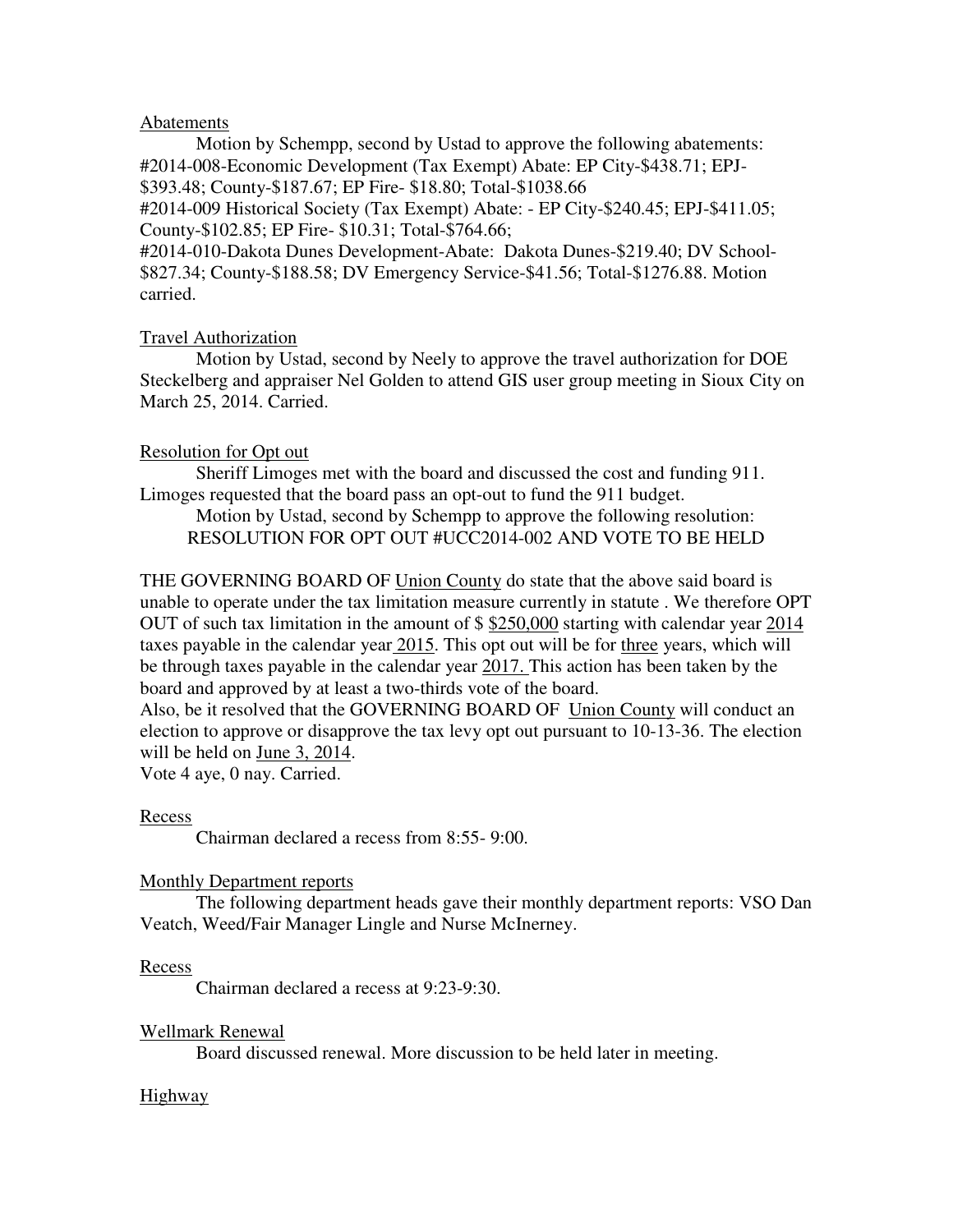PWA Roggow present for meeting.

Motion by Neely, second by Schempp to approve the LEPC roster. Carried.

 Motion by Ustad, second by Schempp to approve Topkote with a bid of \$74,740 for the chip sealing of county roads for 2014. Carried. Other bidders: Bituminous Paving- \$104,882.44; Sta-Bilt Construction- \$109,888.

 Motion by Schempp, second by Neely to approve Knife River for the Asphalt Overlay-CR #13 at 69.00 Price Per Ton. Carried. Other bidders: Asphalt Surfacing- \$73.00; Barkely Asphalt-\$94.50; Double H Contracting- \$72.30; Mryl & Roy's Paving- \$75.89.

 Motion by Schempp, second by Neely to approve the following annual items for Union County highway supply letting as recommended by PWA Roggow. Motion carried.

Item #1- Liquid Asphalt. Jebro. Other bidders: Flint Hills and Monarch Oil.

 #Item#2 Asphalt Concrete to all bidders based on geographic location- Barkley, Myrl and Roy's, Concrete Materials and Knife River.

Item #3 - Metal Culverts- to True North. Other bidder-Metal Culvert.

Item #4- Concrete Culverts – to Hancock. Other bidder- Cretex

Item #5-Concrete Bridge Beams- to Cretex.

Item #6 -Ice Sand- to L. G. Everist. Other bidders- Concrete Materials and Higman.

Item #7- Cover Aggregate- to Concrete Materials- Sioux Falls,(8.00) L G Everist-Hawarden.(11.50)

#8 Riprap – to LG Everist –FOB Hawarden

Item #9- Steel Bridge Decking & Piling- to True North Steel.

Item #10- Magnesium Chloride- to Z & S.

Item #11-Bridge Work- to Hollaway.

Item #12- Joint Sealant- to Midstates. Other bidder- Brock White.

 Further details available upon request from Union County Highway Department or County Auditor's office.

 Motion by Ustad, second by Schempp to approve the contract with Architect, Inc and authorize PWA Roggow to sign the contract. Carried.

# States Attorney

 Motion by Ustad, second by Schempp to approve travel for SA Miller and Deputy SA Tracy to attend training in Sioux Falls on April 17. Carried.

 Motion by Schempp, second by Neely to approve travel for three of the States Attorney staff to attend spring conference at Sioux City Convention Center (Mercy Medical) on April 24. Carried.

 Motion by Schempp, second by Neely to approve payment of UCI2013-1201 to Sanford Hospital in the amount of \$5,447.04 payable on April 1, 2014. Carried.

# Surplus Vehicles

 Bids were opened and tabulated to sell four surplus Crown Victoria sheriff department vehicles as follows:

2005-High bid-Yousef Dabbagh-\$668. Other bidders-Dan Limoges-\$426; Jack Karpen- \$600; Dylan Miller-\$464; Chicago Motors- \$507.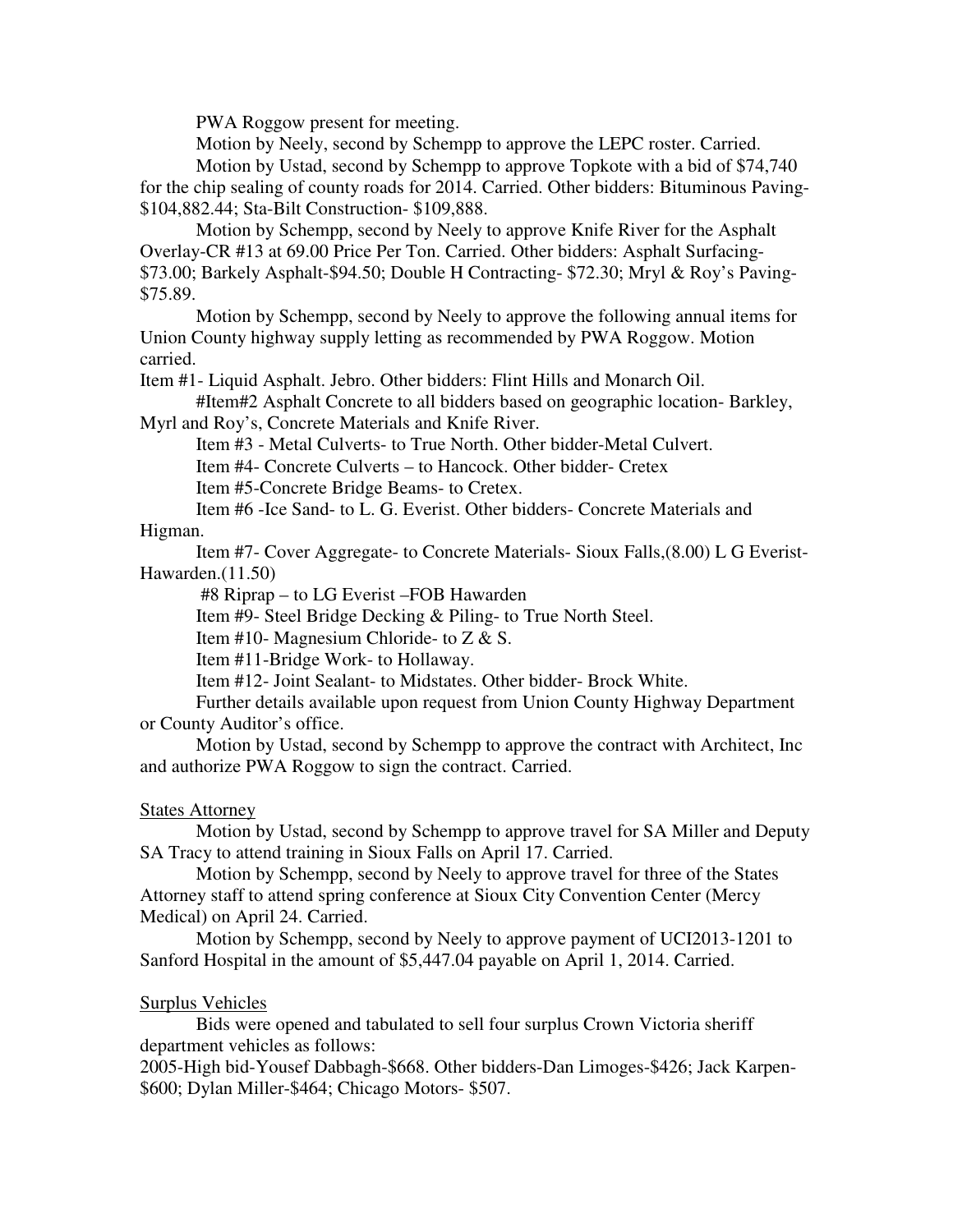2007- High bid- Chicago Motors- \$907. Other bidders- Jack Karpen-\$725; Dylan Miller- \$464; Yousef Dabbagh-\$868.

2008- High bid- Chicago Motors- \$1107. Other bidders- Jack Karpen-850; Dylan Miller- \$368; Yousef Dabbagh-\$1068.

2008- High bid- Chicago Motors- \$1507. Other bidders- Jack Karpen-1250; Joe Miller- \$926; Yousef Dabbagh-\$1368, Dan Heaton-\$1251.

 Motion by Neely, second by Schempp to award the sale of the surplus vehicles to the high bidders. Carried.

#### Claims

 Motion by Ustad, second by Neely to approve the following claims. Carried. The following claims have been audited, approved and warrants drawn on the same: Biweekly payroll for 03-21-2014: Auditor \$182.00; Treasurer \$364.00; State's Attorney \$799.88; Public Building \$745.92; Register of Deeds \$613.18; Sheriff \$31,749.36; Nurse \$95.25; WIC \$171.45; Highway \$22,757.68. Alcester Union (Publishing) \$29.04; Alliance Communication (Util) \$191.00; Am San (Supp) \$671.00; Axles and Gears (Repair) \$250.00; Boyer Trucks (Repair) \$127.83; Butler Machinery (Supp) \$2,129.20; Campbell Supply (Repair/Supp) \$151.89; Century Link (Util) \$2,495.23; Chesterman (Water) \$162.00; Children's Inn (Allot) \$697.50; City of Alcester (Util) \$55.69;City of Elk Point (Util) \$4,300.97; Concrete Materials (Hwy Const Supp) \$957.44; Country Estates Truck Repair (Maint) \$84.45; Dakota Alert (Maint) \$209.97; Dakota Dunes NSC Times (Publishing) \$45.50; Dakota Security (Repair) \$475.00; Dale Neely (Mileage) \$33.30; Dept of Public Safety (ID Card) \$10.00; Dial-Net BTI (Supp) \$80.00; Dixon Co Sheriff (Return) \$39.24;Doyle Karpen (Mileage) \$14.80; Dykstra Excavating (Ditch Work) \$214.29; Enventis (Util) \$122.70; Fastenal (Repair) \$19.12; Filter Care (Supp) \$109.50; Fremont Tire/T-W Tire (Supp) \$907.40; Guarantee Oil (Supp) \$93.36; Hydraulic Sales (Repair) \$160.00; Industrial Tools & Machine (Repair/Supp) \$91.95; Jacks Uniform & Equip (Cloth Allow) \$190.80; Janet Lingle (Mileage) \$33.30; Janitor Depot (Supp) \$536.04; Jim Hawk Truck Trailers (Supp) \$36.95; Jones Food Center (Supp) \$1,160.00; Knoepfler Chevrolet (Repair) \$46.10; Knology (Util) \$323.42;Krista Heeren-Graber (Prof Ser) \$581.00; Lawson Products (Supp) \$136.61; Leader Courier (Publishing) \$221.00; Lewis & Clark BHS (Care) \$160.00; Lincoln County (Reimb MI) \$18.00;Lucy Lewno (Reimb MI) \$45.50; Lyle Signs (Supp) \$106.00; Madison Co Sheriff (Return) \$6.00; Marvin Schempp (Mileage) \$38.48; Matheson (Supp) \$116.21; McKusick Law Library (Supp) \$10.00; Mead Lumber (Repair) \$38.99; Michael McGill (MI Board) \$411.51; Microfilm Imaging System (Maint) \$90.00; Mid States Organized Crime Info Ctr (Membership Dues) \$100.00; MidAmerican Energy (Util) \$2,638.03; Milton Ustad (Mileage) \$49.95; Morphotrak (Maint) \$5,617.00; Muller Auto Parts (Repair/Supp) \$431.18; Noll Collection Svc (Collections) \$92.50; O'Reilly Auto Parts (Supp) \$41.46; Office Systems (Maint Agreement) \$127.95; Olson's Ace Hardware (Repair/Supp) \$212.21; Perkins Office Solutions (Supp) \$341.79; Petes Produce (Repair/Supp) \$89.40; Pharm Chem (Supp) \$42.00; Pioneer Drug (Drugs) \$1,278.36; Pyle Automotive (Maint) \$82.68; Quill Corp (Supp) \$247.46; Rhinehart Law (Ct Appt Atty) \$1,127.38; Safe Options Svcs (Allot) \$697.50; Sam's Club (Supp) \$223.77; Sanford Health (Care) \$726.34; SD Assn of County Weed & Pest (Dues) \$150.00; SD Dept Transportation (Pro Rata Share) \$677.00;